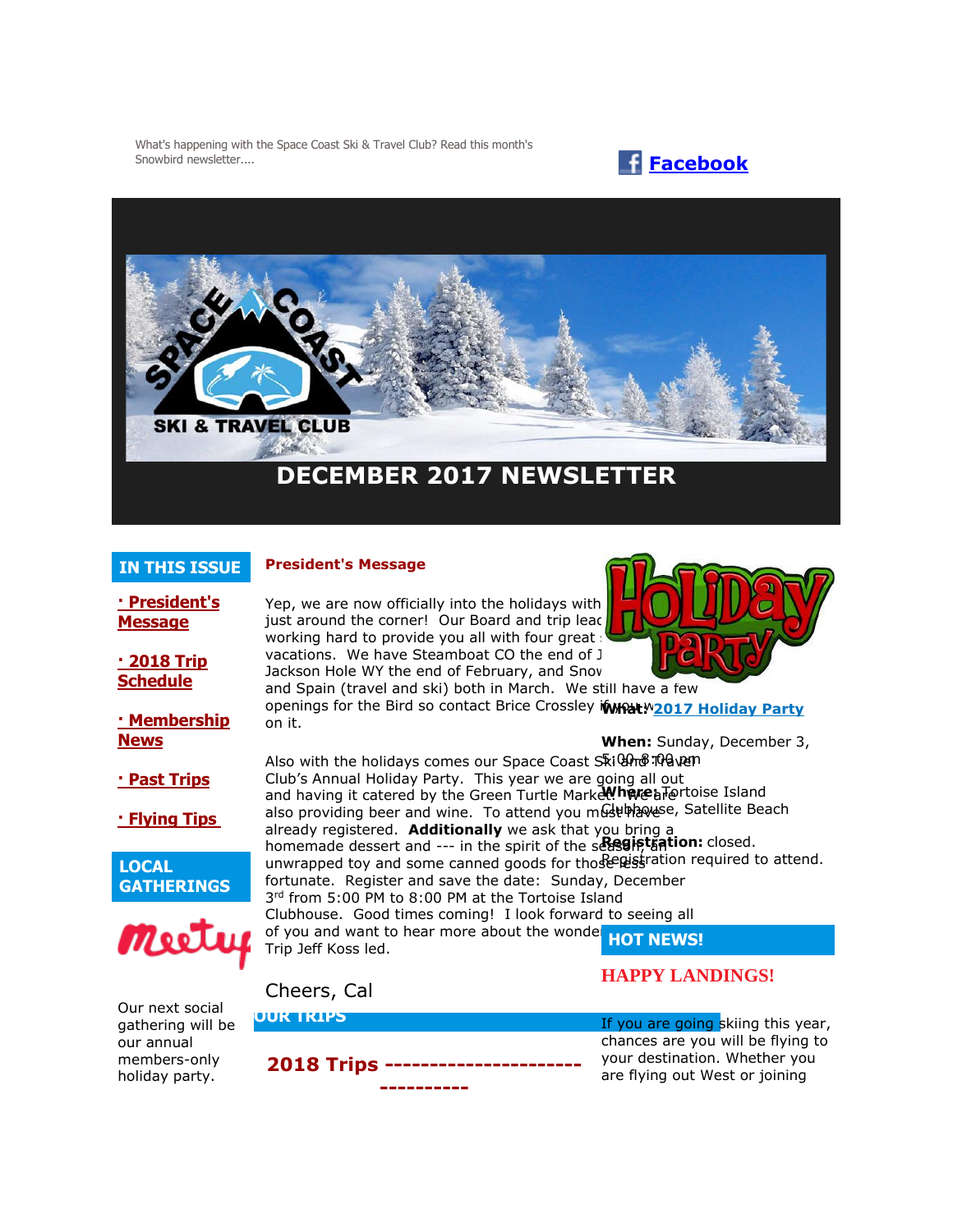This year it will be catered.

Stay tuned for future Meetup events.

## **MEMBER INFO**

#### **Membership News**

Don't forget that your membership will also provide reciprocity for any other Florida Ski Council trips (for only a \$1 fee to other club trip costs)!

Please consider getting involved as assistants are welcomed to help the Board with activities and trips. If you're interested in volunteering, see where your talents fit in and consider helping our club thrive!

## **[JOIN US](http://spacecoastskiclub.com/Join)**

Not a member yet? If you would like to become a member, simply click the JOIN US button above to complete the membership application online or to download the application.

Club membership fees (cash/check price) are listed below:

#### **\* [Steamboat Springs,](http://spacecoastskiclub.com/event-2594526)**

**[CO:](http://spacecoastskiclub.com/event-2594526)** January 20-27, 2018

**(SOLD OUT)** A FSC ski trip to the Western ski town of Steamboat Springs. Trip Leader [Debbie Steininger.](mailto:dsteininger@cfl.rr.com)

#### **\* [Jackson Hole, WY:](http://spacecoastskiclub.com/event-2579402)** February 24 - March 3, 2018

**(Wait List Open)** Not just for expert skiers any more, the ski resort is now 2 interconnected mountains with plenty for all levels. And we are staying in a real western town with lots of activities day and night. Full trip details and registration are available by clicking on the trip name link above. If you have any questions, contact Trip Leaders [Brice Crossley](mailto:Brice@spacecoastskiclub.com) or [Jeannie Kilpatrick-](mailto:Jeannie@spacecoastskiclub.com)[Staubus.](mailto:Jeannie@spacecoastskiclub.com)

### **\* [Spring in Spain:](http://spacecoastskiclub.com/event-2577968)** March 8-20, 2018

#### **Sign-up ends at Holiday Party! Bring your checkbook.**

4 spots open on this 3-stop trip to Madrid, Granada, and Torremolinos. Literally a snow to surf vacation! Full trip details are available by clicking on the trip name link above. If you have any questions, contact Trip Leader [Carla Constantino.](mailto:Carla@SpaceCoastSkiClub.com)

**\* [Snowbird, UT:](http://spacecoastskiclub.com/event-2620390)** March 10-17, 2018

#### **Sign-up ends at Holiday Party!**

2 spots open for a couple to join us to this iconic ski resort with true ski-in/ski-out accommodations. Lift pass option to ski Alta too! Full trip details and registration are available by clicking on the trip name link above. If you have any questions, contact Trip Leader [Brice Crossley.](mailto:Brice@spacecoastskiclub.com)

# **\* [Galapagos Islands,](http://spacecoastskiclub.com/event-2622303)**

**[Ecuador:](http://spacecoastskiclub.com/event-2622303)** May 31 - June 10, 2018

one of your club's great European trips, here are a few tips to keep you flying healthy and happy.

**Avoid Jet Lag:** Rule number one is sleep on the plane, as much as possible. Comfortable clothing, comfortable shoes, a sleeping mask and perhaps the help of a sleep inducer can all contribute to a restful flight. When you reach your destination, help your body clock adjust quickly by adopting local customs. Get out into the daylight; eat, play and sleep when the locals do; and don't stay up late on your night of arrival.

**Stay Hydrated:** Passengers in airplane cabins are at risk of dehydration. Keep bottled water close at hand, drinking at least one glass per hour, to maintain proper body fluid. Continue this practice even after arrival, since many of our destinations are high and dry.

**Eat Healthy:** Bring along healthy snacks such as dried fruit, fruit and energy bars as your best defense against flight delays and unexpected bouts of hunger.

## **Have a Good Flight!**

#### **PHOTOS**

#### **Trip and Event Photos**

We have photo albums of most of our past trips and events with hundreds of fantastic pictures! If you want to look through all of the great photos, simply click on to visit the **[Photos](http://spacecoastskiclub.com/Default.aspx?pageId=1628252)** page on our website. If you have great photos you'd like to add, contact our Webmaster [Linda O'Niell](mailto:lrod2127@gmail.com) and we will gladly add them to our online albums!